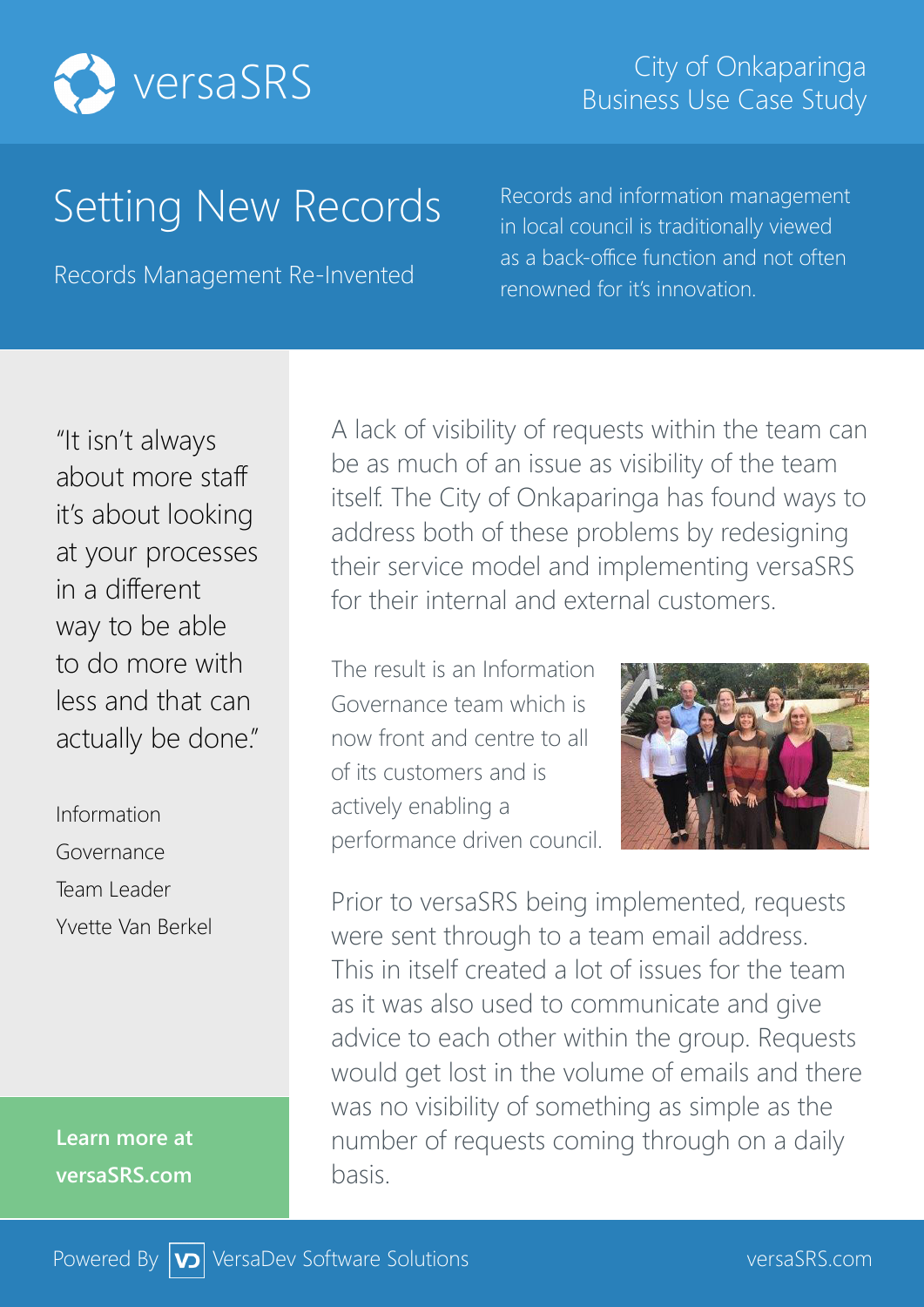

## "It was just a lot of rework and different people starting to work on the same things or something not getting done as quickly as possible", Information Governance Team Leader Yvette Van Berkel said.

"There was no tracking around how long something was taking so you couldn't really apply SLA's easily to how they were being done. It was just messy and labour intensive and not fit for purpose when you're talking about a council of this size and the number of customers we have that we need to deal with."

Consultation was an important part of the change process. The team put out a survey of what their customers were looking for from them and this helped inform their service model. Yvette also had a clear vision in mind of what she wanted to achieve from a software solution.

#### Creating SLAs & Trackable Service Requests

"I wanted to be able to categorise the requests; I wanted to be able to track the requests; I wanted to be able to build some quick profiles so that capture of information was consistent and there wasn't a lot of having to go back and forward with a customer each time to get what we need; and I wanted to make sure that we'd be able to start reporting on what we were doing so that we could build SLA's against it to be able to track how effectively we were delivering and how often we were going over the time frames and what sort of reasons were causing it to occur. We went with versaSRS because it was already used by the City of Onkaparinga and could meet everything that we needed at the level that we were looking at."

### The implementation itself was set up and running in a day

"And of course, it's just such a logical system for the team compared to what they were doing before, they've taken to it very easily."

It also didn't take very long for it to be picked up by the wider organisation as a better service model. Around 98% of requests were coming through the versaSRS portal almost immediately. In fact, feedback from customers has been so positive that requests have been coming through that people said they hadn't bothered to try and fix until now. With the new process being so much easier and transparent, it has actually encouraged them to engage.